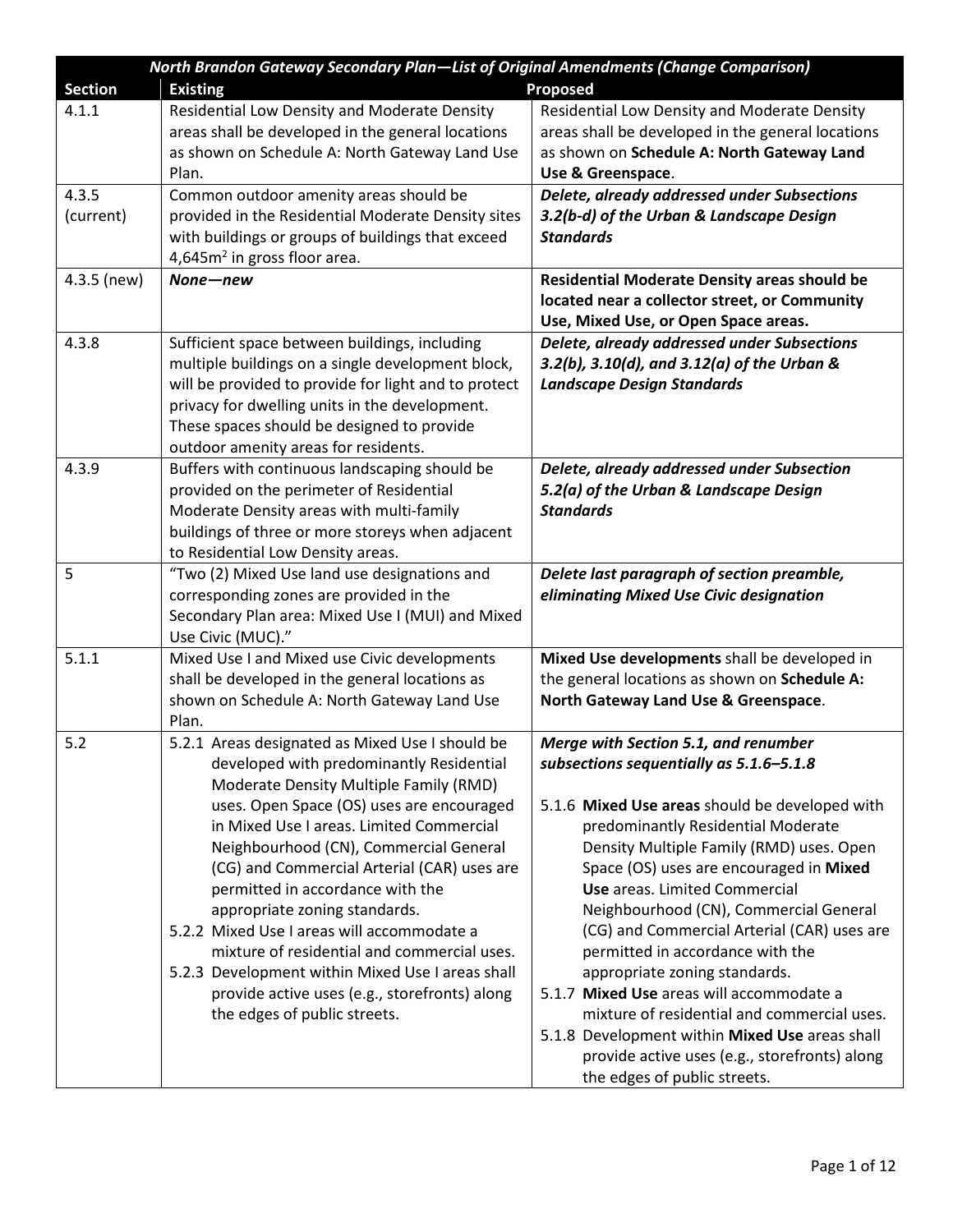| <b>North Brandon Gateway Secondary Plan—List of Original Amendments (Change Comparison)</b> |                                                     |                                                                            |  |  |
|---------------------------------------------------------------------------------------------|-----------------------------------------------------|----------------------------------------------------------------------------|--|--|
| <b>Section</b>                                                                              | <b>Existing</b>                                     | Proposed                                                                   |  |  |
| 5.1.9                                                                                       | None-new                                            | Until the Province of Manitoba realigns PTH 1A                             |  |  |
|                                                                                             |                                                     | and PTH 10 in accordance with the "Functional                              |  |  |
|                                                                                             |                                                     | Design Study of PTH 1 West and Connecting                                  |  |  |
|                                                                                             |                                                     | Highways to Brandon", Sections 6.1 and 6.3 of                              |  |  |
|                                                                                             |                                                     | this Secondary Plan shall also apply to Mixed Use                          |  |  |
|                                                                                             |                                                     | areas adjacent to PTH 1A and PTH 10.                                       |  |  |
| 5.1.10                                                                                      | None-new                                            | Additional uses permitted in the Industrial                                |  |  |
|                                                                                             |                                                     | Restricted Zone under the City of Brandon Zoning                           |  |  |
|                                                                                             |                                                     | By-law may be considered as conditional uses on                            |  |  |
|                                                                                             |                                                     | existing Mixed Use sites adjacent to Moreland                              |  |  |
|                                                                                             |                                                     | Avenue until Residential areas adjacent to                                 |  |  |
|                                                                                             |                                                     | Moreland Avenue sites are fully developed.                                 |  |  |
| 5.3                                                                                         | Nine policies about establishing a Mixed Use Civic  | Delete, replacing Mixed Use Civic designation                              |  |  |
|                                                                                             | area in the eastern half of the secondary plan      | with mostly Residential areas on Schedule A                                |  |  |
|                                                                                             | area                                                |                                                                            |  |  |
| 6.1.3                                                                                       | Commercial uses should create an accessible and     | Delete, relocating Subsection 6.1.3(a) as                                  |  |  |
|                                                                                             | aesthetically pleasing environment by:              | Subsection 6.3.12 under 6.3. Major Commercial                              |  |  |
|                                                                                             | Siting buildings to face public streets with<br>a)  | Policies. Subsection (b) and (c) already addressed                         |  |  |
|                                                                                             | parking in the rear or in the middle of             | under Part 5 of the Urban & Landscape Design                               |  |  |
|                                                                                             | commercial developments; and                        | <b>Standards</b>                                                           |  |  |
|                                                                                             | Requiring both internal and peripheral<br>b)        |                                                                            |  |  |
|                                                                                             | landscaping.                                        | <b>Renumber subsection subsections accordingly</b>                         |  |  |
|                                                                                             | Requiring a landscape buffer or decorative<br>c)    |                                                                            |  |  |
|                                                                                             | screenwall to provide transition to adjacent        |                                                                            |  |  |
|                                                                                             | uses.                                               |                                                                            |  |  |
| 6.3.2                                                                                       | Stand along residential developments shall not be   | Standalone residential developments shall not be                           |  |  |
|                                                                                             | permitted in Commercial areas.                      | permitted in Commercial areas.                                             |  |  |
| 6.3.11                                                                                      | Commercial development along the existing 1st       | Commercial development along the existing 1st                              |  |  |
|                                                                                             | Street corridor will continue to have a traditional | Street North corridor will continue to have a                              |  |  |
|                                                                                             | commercial character including, but not limited to, | traditional commercial character.                                          |  |  |
|                                                                                             | implement sales, warehouses and storage, and        |                                                                            |  |  |
|                                                                                             | outdoor assembly of goods for sale.                 |                                                                            |  |  |
| 6.3.12                                                                                      | None-new                                            | Commercial uses should be located to face public                           |  |  |
|                                                                                             |                                                     | streets with parking in the rear or middle of the                          |  |  |
|                                                                                             |                                                     | development.                                                               |  |  |
| 6.3.13                                                                                      | None-new                                            | Notwithstanding Section 6.1.3, until the                                   |  |  |
|                                                                                             |                                                     | Province of Manitoba realigns PTH 10 in                                    |  |  |
|                                                                                             |                                                     | accordance with the Functional Design                                      |  |  |
|                                                                                             |                                                     | <b>Study of PTH 1 West and Connecting</b>                                  |  |  |
|                                                                                             |                                                     | <b>Highways to Brandon, Commercial</b>                                     |  |  |
|                                                                                             |                                                     |                                                                            |  |  |
|                                                                                             |                                                     | development along the 18th Street<br>North corridor may continue to have a |  |  |
|                                                                                             |                                                     | traditional commercial character with                                      |  |  |
|                                                                                             |                                                     |                                                                            |  |  |
|                                                                                             |                                                     | parking in front of the development.                                       |  |  |
| 7                                                                                           | "Community uses, with the exception of public       | Delete last paragraph of section preamble,                                 |  |  |
|                                                                                             | elementary schools under the jurisdiction of the    | duplicate of Subsection 7.1.2                                              |  |  |
|                                                                                             | Brandon School Division, will be clustered in Mixed |                                                                            |  |  |
|                                                                                             | Use areas (see Part 5.0)."                          |                                                                            |  |  |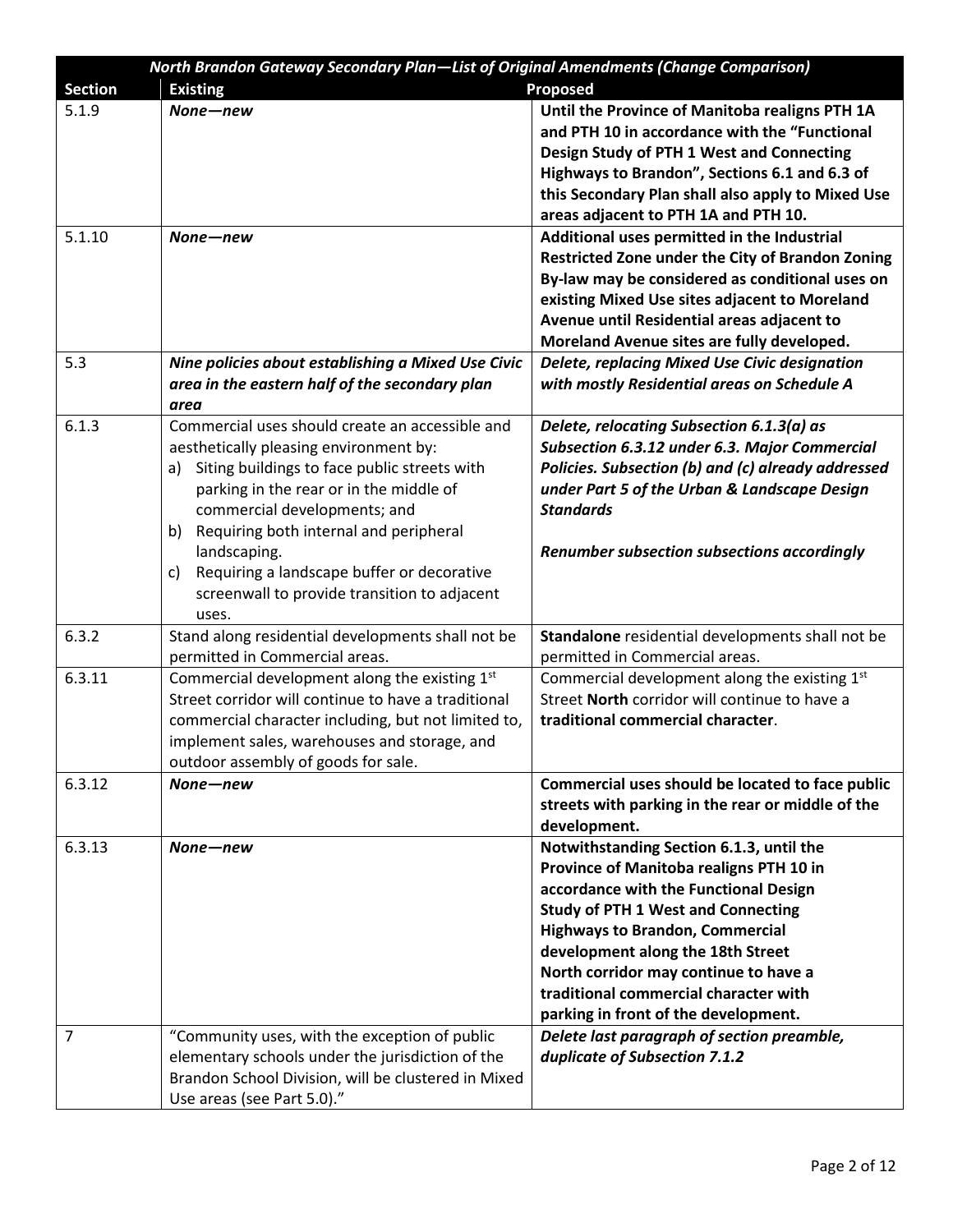|                | North Brandon Gateway Secondary Plan-List of Original Amendments (Change Comparison)                                                                                                                                                                                                                                                                                                                                                                                                                                                                                        |                                                                                                                                                                                                                                                                                                                                                                                                                                                                                                                                                                                                                                                                   |  |  |
|----------------|-----------------------------------------------------------------------------------------------------------------------------------------------------------------------------------------------------------------------------------------------------------------------------------------------------------------------------------------------------------------------------------------------------------------------------------------------------------------------------------------------------------------------------------------------------------------------------|-------------------------------------------------------------------------------------------------------------------------------------------------------------------------------------------------------------------------------------------------------------------------------------------------------------------------------------------------------------------------------------------------------------------------------------------------------------------------------------------------------------------------------------------------------------------------------------------------------------------------------------------------------------------|--|--|
| <b>Section</b> | <b>Existing</b>                                                                                                                                                                                                                                                                                                                                                                                                                                                                                                                                                             | <b>Proposed</b>                                                                                                                                                                                                                                                                                                                                                                                                                                                                                                                                                                                                                                                   |  |  |
| 8              | Open Space within the Secondary Plan Area will<br>meet a high standard of design, be well-<br>maintained and safe. Open Spaces will<br>accommodate both active and passive recreational<br>experiences. Areas designated as Open Space are<br>shown on Schedule "A" - North Brandon Gateway<br>Land Use and Road Plan and Schedule "B" - North<br>Brandon Gateway Greenspace Network. As a key<br>structural element of the Plan, the linear Open<br>Space network provides pedestrian and cyclist<br>access to all areas of the community and to the<br>broader City.      | Open Spaces within the Secondary Plan area will<br>meet a high standard of design, be well-<br>maintained and safe. Open Spaces will<br>accommodate both active and passive recreational<br>experiences. Areas designated as Open Space are<br>shown on Schedule A: North Gateway Land Use &<br>Greenspace. As a key structural element of the<br>Plan, the linear Open Space network provides<br>pedestrian and cyclist access to all areas of the<br>community and to the broader City.                                                                                                                                                                         |  |  |
| 8.1.2          | Open Spaces comprise of all greenspaces and the<br>network connecting the greenspaces, and they<br>shall be developed in the general locations as<br>shown in Schedule "A" - North Brandon Gateway<br>Land Use and Road Plan and Schedule "B" - North<br>Brandon Gateway Greenspace Network.                                                                                                                                                                                                                                                                                | Open Spaces comprise of all greenspaces and the<br>network connecting the greenspaces, and they<br>shall be developed in the general locations as<br>shown in Schedule A: North Gateway Land Use &<br>Greenspace.                                                                                                                                                                                                                                                                                                                                                                                                                                                 |  |  |
| 8.2            | <b>Community Greenspace Policies</b><br>8.2<br>8.2.1 The Community Greenspace should be<br>developed as a key community focus area<br>and community destination.<br>8.2.2 The Community Greenspace should provide<br>recreational facilities and programming at a<br>community scale.<br>8.2.3 The Community Greenspace should address<br>the community level recreational needs and<br>contribute to the recreational opportunities<br>of other nearby communities.<br>8.2.4 The Community Greenspace should have a<br>minimum site area of approximately 5.0<br>hectares. | 8.2<br><b>Celebration Greenspace Policies</b><br>8.2.1 In accordance with the City of Brandon<br><b>Greenspace Master Plan, the Celebration</b><br>Greenspace should be developed as a key<br>community focus area and community<br>destination.<br>8.2.2 The Celebration Greenspace should provide<br>recreational facilities and programming at a<br>community scale.<br>8.2.3 The Celebration Greenspace should address<br>the community level recreational needs and<br>contribute to the recreational opportunities<br>of other nearby communities.<br>8.2.4 The Celebration Greenspace should have a<br>minimum site area of approximately 5.5<br>hectares. |  |  |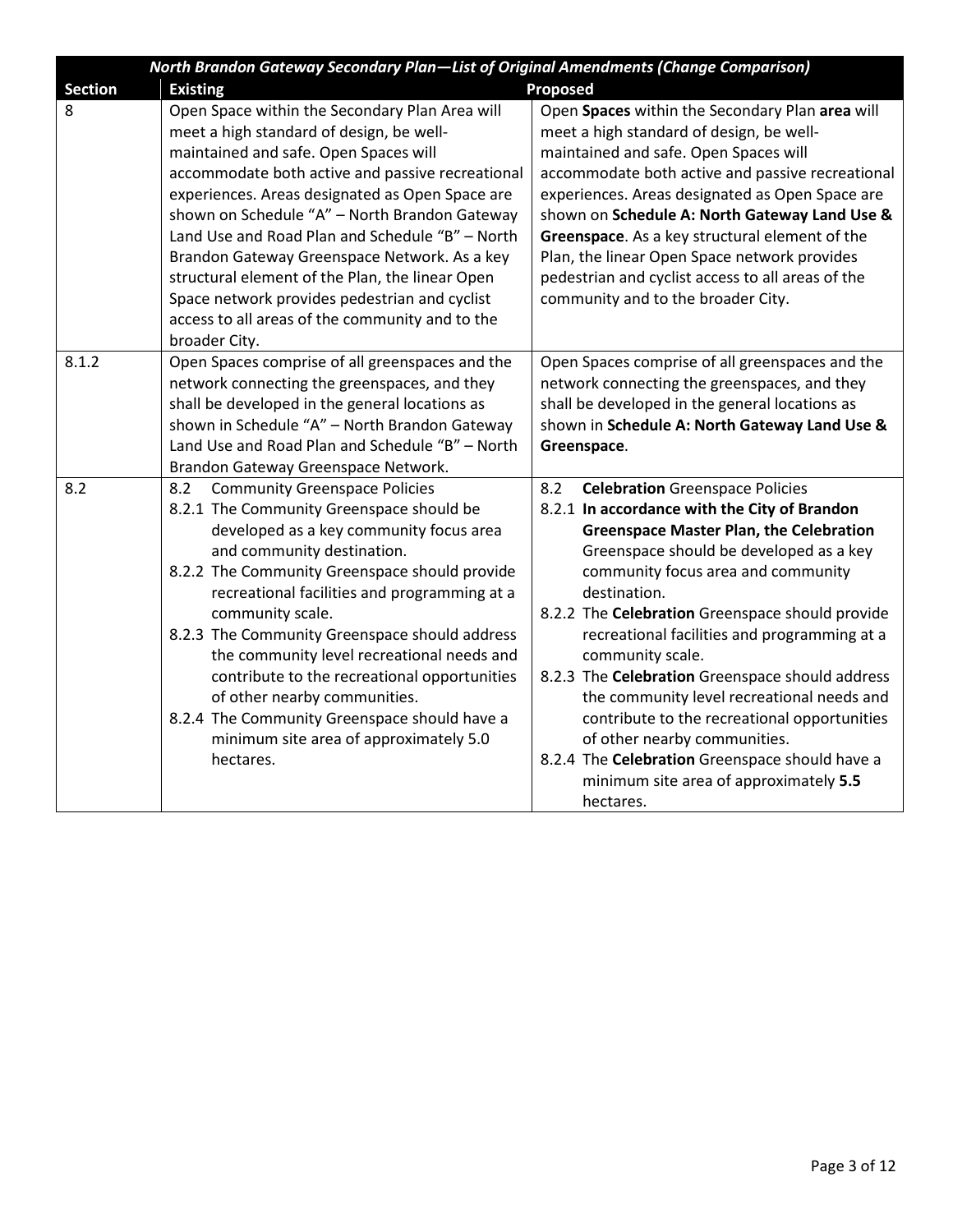|                | North Brandon Gateway Secondary Plan-List of Original Amendments (Change Comparison) |                                                    |
|----------------|--------------------------------------------------------------------------------------|----------------------------------------------------|
| <b>Section</b> | <b>Existing</b>                                                                      | <b>Proposed</b>                                    |
| 8.3            | 8.2<br>Neighbourhood Greenspace Policies                                             | 8.2<br>Leisure Greenspace Policies                 |
|                | 8.3.1 The precise location and design of                                             | 8.3.1 The precise location and design of Leisure   |
|                | Neighbourhood Greenspaces shall ensure a                                             | Greenspaces shall ensure a high degree of          |
|                | high degree of pedestrian and cyclist                                                | active transportation accessibility from           |
|                | accessibility from adjacent Residential Low                                          | adjacent Residential and Mixed Use areas.          |
|                | Density and Mixed Use Civic area via Local                                           | 8.3.2 In accordance with the City of Brandon       |
|                | Collector streets.                                                                   | <b>Greenspace Master Plan, Leisure</b>             |
|                | 8.3.2 Neighbourhood Greenspaces are intended                                         | Greenspaces are intended to serve local            |
|                | to serve local neighbourhoods and may                                                | neighbourhoods and may include both                |
|                | include both active and passive recreation                                           | active and passive recreation areas in             |
|                | areas in addition to linkages to the off-street                                      | addition to linkages to the off-street Multi-      |
|                | Multi-Use Trail system.                                                              | Use Trail system.                                  |
|                | 8.3.3 Neighbourhood Greenspaces may support                                          | 8.3.3 Leisure Greenspaces may support or provide   |
|                | or provide links to:                                                                 | links to                                           |
|                | a) Focal Points, as described in Section 11.3                                        | a) Focal Points, as described in Section 11.3      |
|                | of this Secondary Plan;                                                              | of this Secondary Plan,                            |
|                | Entry points to the off-street Multi-Use<br>b)                                       | b) Entry points to the off-street Multi-Use        |
|                | Trail system; and                                                                    | Trail system, and                                  |
|                | c) Areas without direct access to the                                                | c) Areas without direct access to the off-         |
|                | offstreet Multi-Use Trail system.                                                    | street Multi-Use Trail system.                     |
|                | 8.4.4 Neighbourhood Greenspaces should have a                                        | 8.4.4 Leisure Greenspaces should have a            |
|                | minimum site area of approximately 1.0                                               | minimum site area of approximately 1.0             |
|                | hectare.                                                                             | hectare.                                           |
| 8.4            | None-new                                                                             | <b>Environmental Greenspace Policies</b><br>8.4    |
|                |                                                                                      | 8.4.1 The precise location and design of the       |
|                |                                                                                      | <b>Environmental Greenspace shall ensure the</b>   |
|                |                                                                                      | preservation of existing natural areas such        |
|                |                                                                                      | as woodlots.                                       |
|                |                                                                                      | 8.4.2 In accordance with the City of Brandon       |
|                |                                                                                      | <b>Greenspace Master Plan, the</b>                 |
|                |                                                                                      | <b>Environmental Greenspace may include</b>        |
|                |                                                                                      | passive recreation areas and features in           |
|                |                                                                                      | addition to linkages to the off-street Multi-      |
|                |                                                                                      | Use Trail system.                                  |
|                |                                                                                      | 8.4.3 The Environmental Greenspace should have     |
|                |                                                                                      | a minimum site area of approximately 1.0           |
|                |                                                                                      | hectare.                                           |
| 8.5            | All existing provisions under Section 8.4                                            | <b>Renumber under new Section 8.5</b>              |
| 8.5.1          | The location of the trail system shall generally                                     | The location of the trail system shall generally   |
|                | follow the alignments of streets indicated on                                        | follow the alignments as shown on Schedule A:      |
|                | Schedule "A" - North Brandon Gateway Land Use                                        | North Gateway Land Use & Greenspace.               |
|                | and Road Plan. The location of off-street trails                                     |                                                    |
|                | shall generally be within the greenspace network                                     |                                                    |
|                | as shown on Schedule "B" - North Brandon                                             |                                                    |
|                | Gateway Greenspace Network.                                                          |                                                    |
| 8.5.3(b)       | Off-street trails link directly to Community                                         | Off-street trails link directly to the Celebration |
|                | Greenspaces, Neighbourhood Greenspaces to                                            | Greenspace and Leisure Greenspaces to connect      |
|                | connect recreation amenities and community                                           | recreation amenities and community facilities      |
|                | facilities located within greenspaces.                                               | located within greenspaces.                        |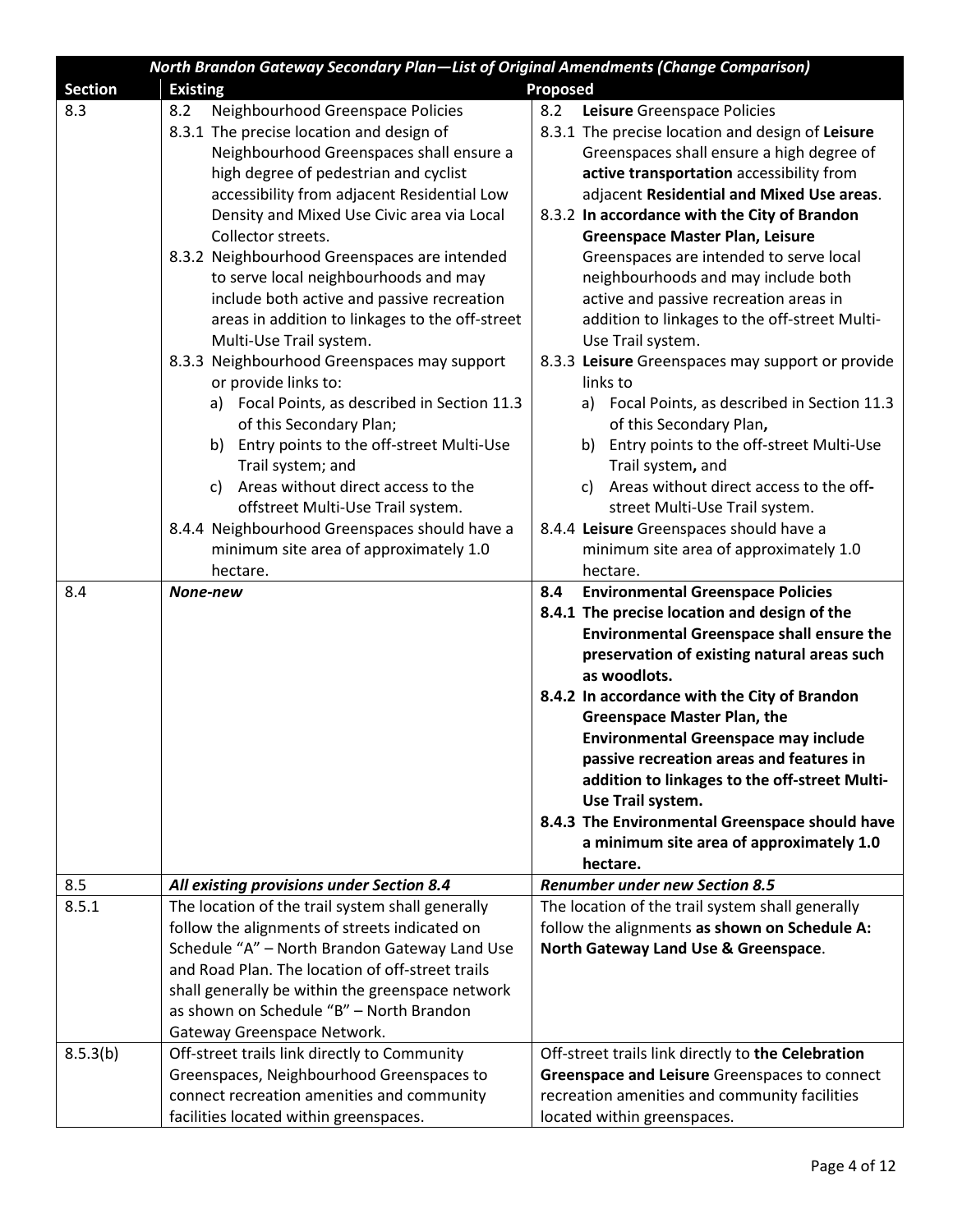|                | North Brandon Gateway Secondary Plan-List of Original Amendments (Change Comparison) |                                                      |
|----------------|--------------------------------------------------------------------------------------|------------------------------------------------------|
| <b>Section</b> | <b>Existing</b>                                                                      | <b>Proposed</b>                                      |
| 8.5.3(d)       | None-new                                                                             | <b>Greenspace corridors accommodating off-street</b> |
|                |                                                                                      | trails should have a minimum width of 15.0m.         |
|                |                                                                                      | These corridors shall be wider if such corridors     |
|                |                                                                                      | include a drainage channel as determined by the      |
|                |                                                                                      | City.                                                |
| 9.1            | <b>General Policies</b><br>9.1                                                       | 9.1<br><b>General Policies</b>                       |
|                | 9.1.1 All major infrastructure shall be developed                                    | 9.1.1 All major infrastructure shall be developed    |
|                | in the general locations as shown in                                                 | in the general locations as shown in                 |
|                | Schedule "C" - North Brandon Gateway                                                 | <b>Schedules C: Water Servicing, D: Waste</b>        |
|                | Servicing Infrastructure and Schedule "D"                                            | <b>Water Servicing, and E: Stormwater</b>            |
|                | North Brandon Gateway Stormwater                                                     | Management.                                          |
|                | Management Facilities.                                                               | 9.1.2 Infrastructure services shall generally be     |
|                | 9.1.2 Infrastructure shall generally be located                                      | located within street right-of-way, except           |
|                | within the street rights-of-way, except                                              | where connecting to a development where              |
|                | where connecting to a development, or                                                | the services are to be accommodated                  |
|                | where the City has approved an alternative                                           | within the proposed property boundary.               |
|                | route via a utility or drainage easement.                                            | 9.1.3 Notwithstanding Schedules D: Waste Water       |
|                | 9.1.3 Development within the Plan Area must be                                       | Servicing, and E: Stormwater Management,             |
|                | supported by sufficient capacity from                                                | should lands within the Secondary Plan               |
|                | existing infrastructure.                                                             | area north of Clare Avenue be developed              |
|                | 9.1.4 Development shall incorporate best                                             | before lands within the Secondary Plan               |
|                | management practises whenever possible,                                              | area between Braecrest Drive and Clare               |
|                | including water conservation and reuse,                                              | Avenue, sewer mains and drainage                     |
|                | "green" storm water infrastructure, and                                              | outflows may be located within the existing          |
|                | geothermal energy.                                                                   | Lark Street right-of-way.                            |
|                | 9.1.6 Development shall consider the City of                                         | 9.1.4 Development within the Secondary Plan          |
|                | Brandon Water Conservation Plan.                                                     | area must be supported by sufficient                 |
|                |                                                                                      | capacity from existing infrastructure. The           |
|                |                                                                                      | developer, in consultation with the City and         |
|                |                                                                                      | prior to any development approval, must              |
|                |                                                                                      | identify necessary improvements to                   |
|                |                                                                                      | existing off-site wastewater and water               |
|                |                                                                                      | infrastructure.                                      |
|                |                                                                                      | 9.1.5 Development shall incorporate best             |
|                |                                                                                      | management practices whenever possible,              |
|                |                                                                                      | including water conservation and reuse,              |
|                |                                                                                      | "green" storm water infrastructure, and              |
|                |                                                                                      | geothermal energy.                                   |
|                |                                                                                      | 9.1.6 The Developer will be required to oversize     |
|                |                                                                                      | any infrastructure required to support the           |
|                |                                                                                      | full buildout of the Secondary Plan area.            |
|                |                                                                                      | 9.1.7 Development shall consider the City of         |
|                |                                                                                      | Brandon Water Conservation Plan.                     |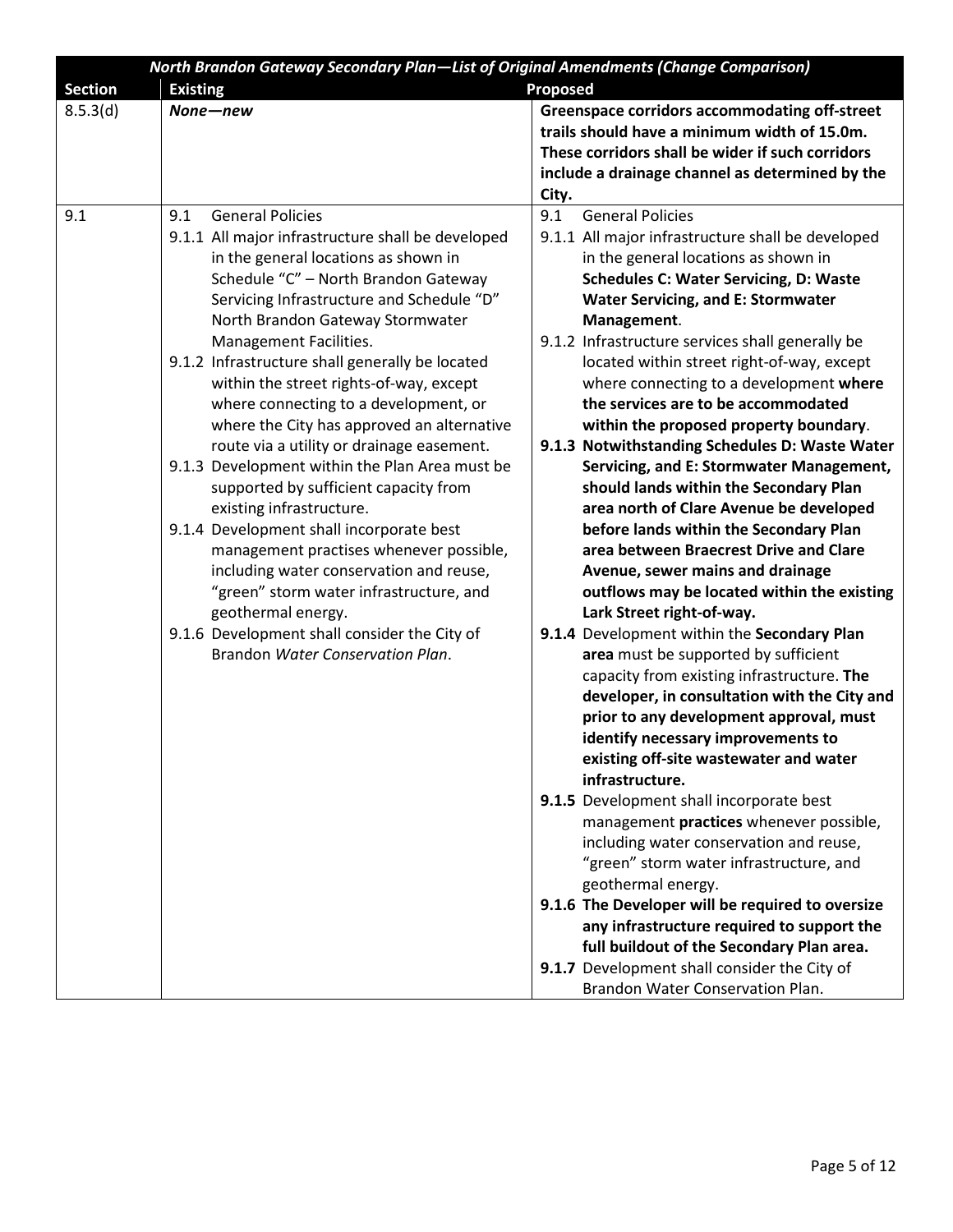| <b>North Brandon Gateway Secondary Plan—List of Original Amendments (Change Comparison)</b> |                 |                                                                                          |                 |                                                                                             |
|---------------------------------------------------------------------------------------------|-----------------|------------------------------------------------------------------------------------------|-----------------|---------------------------------------------------------------------------------------------|
| <b>Section</b>                                                                              | <b>Existing</b> |                                                                                          | <b>Proposed</b> |                                                                                             |
| 9.2                                                                                         | 9.2             | <b>Water Supply System Policies</b>                                                      | 9.2             | <b>Water Supply System Policies</b>                                                         |
|                                                                                             |                 | 9.2.1 The water supply system shall be adequate                                          |                 | 9.2.1 All off-site water supply system                                                      |
|                                                                                             |                 | to provide a reasonable and desirable level                                              |                 | improvements shall be developed in                                                          |
|                                                                                             |                 | of service in the Plan Area.                                                             |                 | accordance with Schedule C: Water                                                           |
|                                                                                             |                 | 9.2.2 Necessary improvements to the water                                                |                 | Servicing.                                                                                  |
|                                                                                             |                 | supply and distribution system must be                                                   |                 |                                                                                             |
|                                                                                             |                 | identified by the developer in consultation                                              |                 |                                                                                             |
|                                                                                             |                 | with the City prior to any development                                                   |                 |                                                                                             |
|                                                                                             |                 | approval. Improvement requirements for                                                   |                 |                                                                                             |
|                                                                                             |                 | new developments may include the                                                         |                 |                                                                                             |
|                                                                                             |                 | provision of sufficient volume, storage                                                  |                 |                                                                                             |
|                                                                                             |                 | capacity, and pressure in the water                                                      |                 |                                                                                             |
|                                                                                             |                 | distribution system to ensure adequate level                                             |                 |                                                                                             |
|                                                                                             |                 | of protection in the event of fires or other                                             |                 |                                                                                             |
|                                                                                             |                 | emergencies both within the existing system                                              |                 |                                                                                             |
|                                                                                             |                 | and within the Plan Area.                                                                |                 |                                                                                             |
| 9.3                                                                                         | 9.3             | <b>Wastewater System Policies</b>                                                        | 9.3             | <b>Wastewater System Policies</b>                                                           |
|                                                                                             |                 | 9.3.1 Development must take into consideration                                           |                 | 9.3.1 All off-site water supply system                                                      |
|                                                                                             |                 | of sufficient capacity for wastewater                                                    |                 | improvements shall be developed in                                                          |
|                                                                                             |                 | collection and pumping facilities to serve the                                           |                 | accordance with Schedule D: Waste Water                                                     |
|                                                                                             |                 | development area.                                                                        |                 | Servicing.                                                                                  |
|                                                                                             |                 | 9.3.2 The wastewater system shall be separate                                            |                 | 9.3.2 The wastewater system shall be separate                                               |
|                                                                                             |                 | from the land drainage storm sewer system.                                               |                 | from the land drainage storm sewer system.                                                  |
|                                                                                             |                 | Combined systems are not acceptable.                                                     |                 | Combined systems are not acceptable.                                                        |
| 9.4                                                                                         | 9.4             | Land Drainage System Policies                                                            | 9.4             | Land Drainage System Policies                                                               |
|                                                                                             |                 | 9.4.1 Storm water will be managed via storm                                              |                 | 9.4.1 All off-site land drainage system                                                     |
|                                                                                             |                 | sewer piping, detention ponds, primary                                                   |                 | improvements shall be developed in                                                          |
|                                                                                             |                 | drains and ancillary units required for a                                                |                 | accordance with Schedule E: Stormwater                                                      |
|                                                                                             |                 | complete system.                                                                         |                 | Management.                                                                                 |
|                                                                                             |                 | 9.4.2 Storm water should be retained on-site                                             |                 | 9.4.2 Storm water will be managed via storm                                                 |
|                                                                                             |                 | where possible, within individual or shared                                              |                 | sewer piping, detention ponds, primary                                                      |
|                                                                                             |                 | facilities, and post-development flows shall                                             |                 | drains and ancillary units required for a                                                   |
|                                                                                             |                 | be equal to or less than pre-development                                                 |                 | complete system.                                                                            |
|                                                                                             |                 | flows in all cases.                                                                      |                 | 9.4.3 Storm water retention facilities shall be                                             |
|                                                                                             |                 | 9.4.3 The design and construction of the land                                            |                 | designed in accordance with the City of                                                     |
|                                                                                             |                 | drainage system shall be adequate to                                                     |                 | Brandon Engineering Design Standards, or,                                                   |
|                                                                                             |                 | provide a reasonable and desirable level of                                              |                 | if this is not available, to accommodate a                                                  |
|                                                                                             |                 | service to all areas either presently                                                    |                 | minimum 1:100 year storm event with                                                         |
|                                                                                             |                 | developed or proposed for development or                                                 |                 | post-development flows from                                                                 |
|                                                                                             |                 | redevelopment.                                                                           |                 | developments within the Secondary Plan                                                      |
|                                                                                             |                 | 9.4.4 The design of the storm sewer system shall                                         |                 | area being equal to or less than 1:5 year                                                   |
|                                                                                             |                 | be integrated with the design of the storm                                               |                 | pre-development flows.                                                                      |
|                                                                                             |                 | water management system.                                                                 |                 | 9.4.4 Where possible, retention ponds shall be                                              |
|                                                                                             |                 | 9.4.5 Where possible, retention ponds should be                                          |                 | naturalized and integrated within existing                                                  |
|                                                                                             |                 | incorporated within or adjacent to open                                                  |                 | wetlands and greenspaces. Consultation                                                      |
|                                                                                             |                 | spaces in Schedule "B" North Brandon                                                     |                 | with conservation organizations is                                                          |
|                                                                                             |                 | Greenspace Network.                                                                      |                 | encouraged.                                                                                 |
| 10.2.3                                                                                      | 10.2.3          | Pedestrian and cycling networks should be<br>accessible for mobility challenged persons. |                 | 10.2.3 Pedestrian and cycling networks should be<br>accessible for persons of al abilities. |
|                                                                                             |                 |                                                                                          |                 |                                                                                             |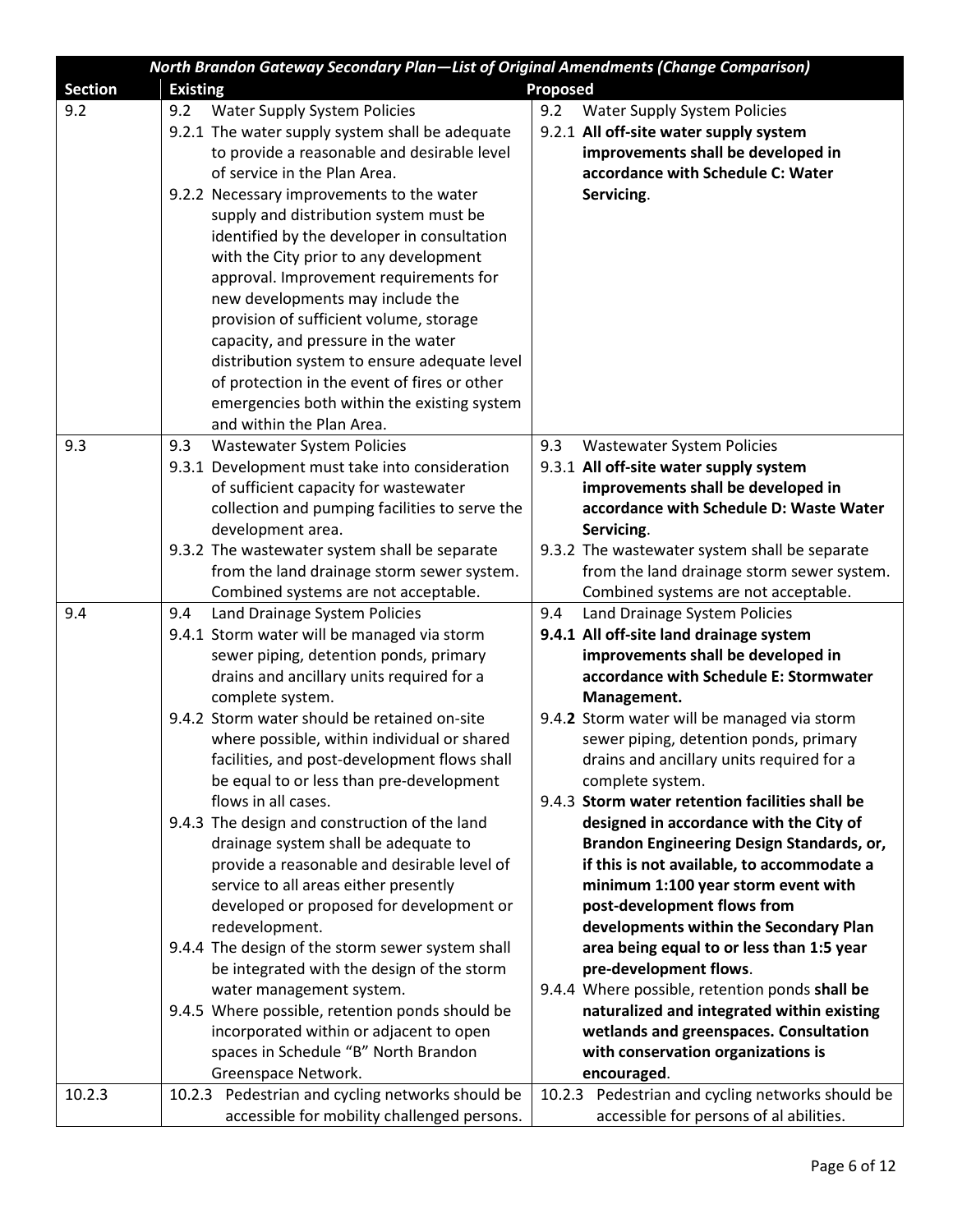| <b>North Brandon Gateway Secondary Plan—List of Original Amendments (Change Comparison)</b> |                                    |                                                  |  |
|---------------------------------------------------------------------------------------------|------------------------------------|--------------------------------------------------|--|
| Section                                                                                     | <b>Existing</b><br><b>Proposed</b> |                                                  |  |
| 10.4.7                                                                                      | None—new                           | A 3.0m wide landscaped area shall be provided to |  |
|                                                                                             |                                    | the north of Clare Avenue for construction of an |  |
|                                                                                             |                                    | off-street trail and treed buffer between        |  |
|                                                                                             |                                    | residential areas and the collector street.      |  |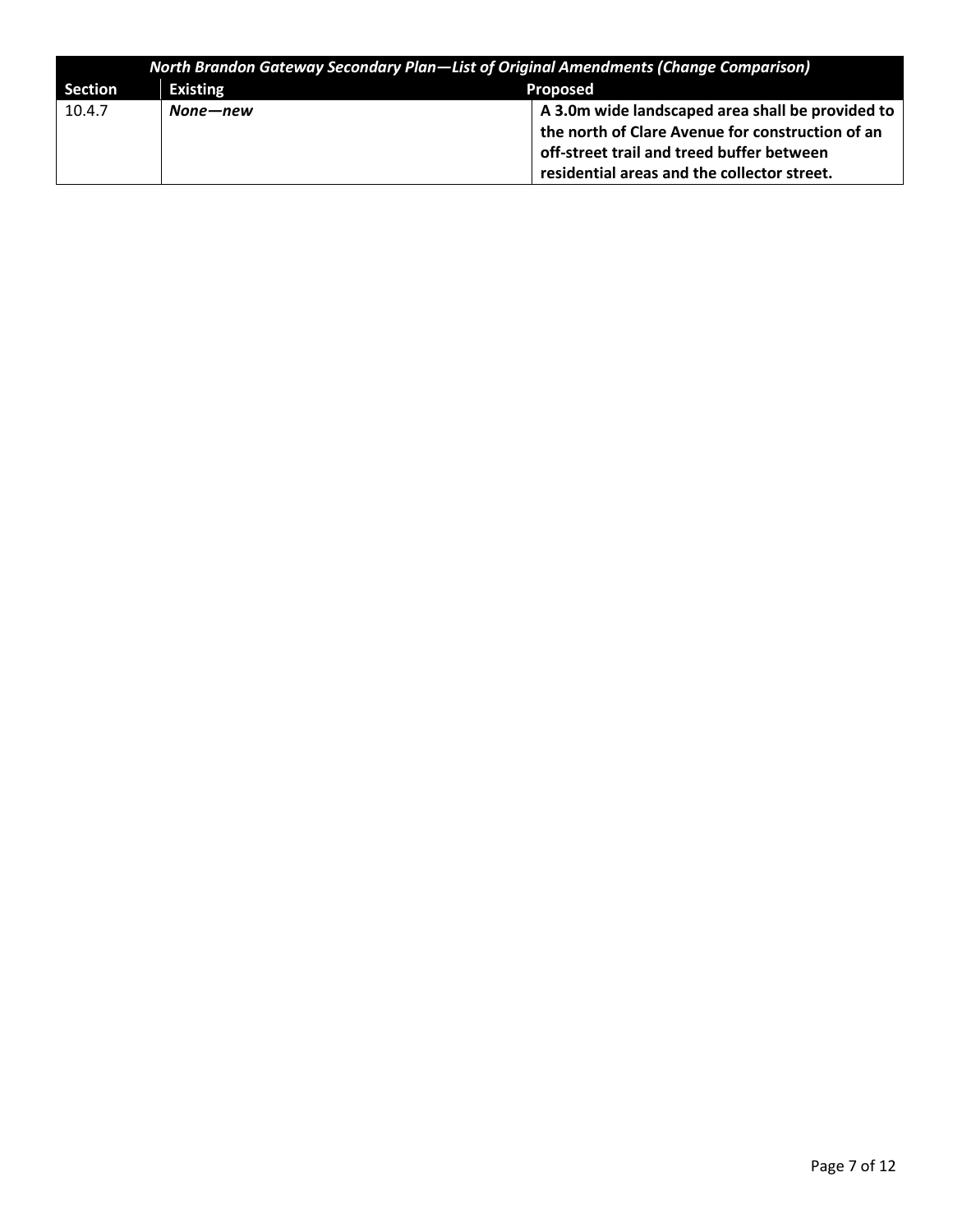| 10.5.2 |        | Delete Subsections 10.5.2-10.5.9                                                                                                                                                                                                                                                                                                                                                                                                                                                                                     | <b>Replace Subsection 10.5.2</b>                                                                                                                                                                                               |
|--------|--------|----------------------------------------------------------------------------------------------------------------------------------------------------------------------------------------------------------------------------------------------------------------------------------------------------------------------------------------------------------------------------------------------------------------------------------------------------------------------------------------------------------------------|--------------------------------------------------------------------------------------------------------------------------------------------------------------------------------------------------------------------------------|
|        |        | 10.5.2 In addition to the street hierarchy<br>identified in Section 13.2.4 of the Brandon<br>and Area District Development Plan, the<br>Secondary Plan includes a connected<br>network of Local Collector Streets, as<br>described in Section 10.5.6 of this Plan.                                                                                                                                                                                                                                                   | Streets shall be designed in accordance with the<br>City of Brandon Engineering Design Standards, or,<br>if this is not available, the Transportation<br>Association of Canada's Geometric Design Guide<br>for Canadian Roads. |
|        |        | 10.5.3 Expressways within the Secondary Plan<br>shall fall under the jurisdiction of the<br>Province of Manitoba. The Province of<br>Manitoba's "Functional Design Study of<br>PTH 1 West and Connecting Highways to<br>Brandon" shall provide direction regarding<br>any development or upgrading of<br>Expressways within the Secondary Plan.                                                                                                                                                                      |                                                                                                                                                                                                                                |
|        |        | 10.5.4 Arterial Streets within the Secondary Plan<br>generally intersect with Arterial and<br>Collector Streets to provide the highest<br>level of service, accommodate a large<br>volume of traffic, and provide a high level<br>of safety and efficiency. Arterial Streets<br>are designed to accommodate bus service.<br>Arterial Streets typically have a right-of-<br>way width of 30.0m.                                                                                                                       |                                                                                                                                                                                                                                |
|        |        | 10.5.5 Collector Streets within the Secondary<br>Plan generally intersect with Arterial,<br>Collector, Local Collector and Local Streets<br>to accommodate a moderate volume of<br>traffic traveling at moderate speeds.<br>Collector Streets are designed to<br>accommodate bus service. Collector<br>Streets typically have a right-of-way width<br>of 25.0m to allow for a roadway, two (2)<br>sidewalks or a sidewalk and trail,<br>underground utilities and landscaped<br>boulevards.                          |                                                                                                                                                                                                                                |
|        | 10.5.6 | Local Collector Streets generally intersect<br>with Collector, Local Collector and Local<br>Streets. Local Collector Streets enable safe<br>and efficient vehicular circulation within<br>the Secondary Plan at higher volumes and<br>speeds than Local Streets. Local Collector<br>Streets are designed to accommodate bus<br>service. Local Collector Streets typically<br>have a right of way width of 20.0m to<br>allow for a roadway, two (2) sidewalks,<br>underground utilities and landscaped<br>boulevards. |                                                                                                                                                                                                                                |
|        | 10.5.7 | Local Streets within the Secondary Plan<br>generally intersect with Collector, Local<br><b>Collector and Local Streets. Local Streets</b>                                                                                                                                                                                                                                                                                                                                                                            |                                                                                                                                                                                                                                |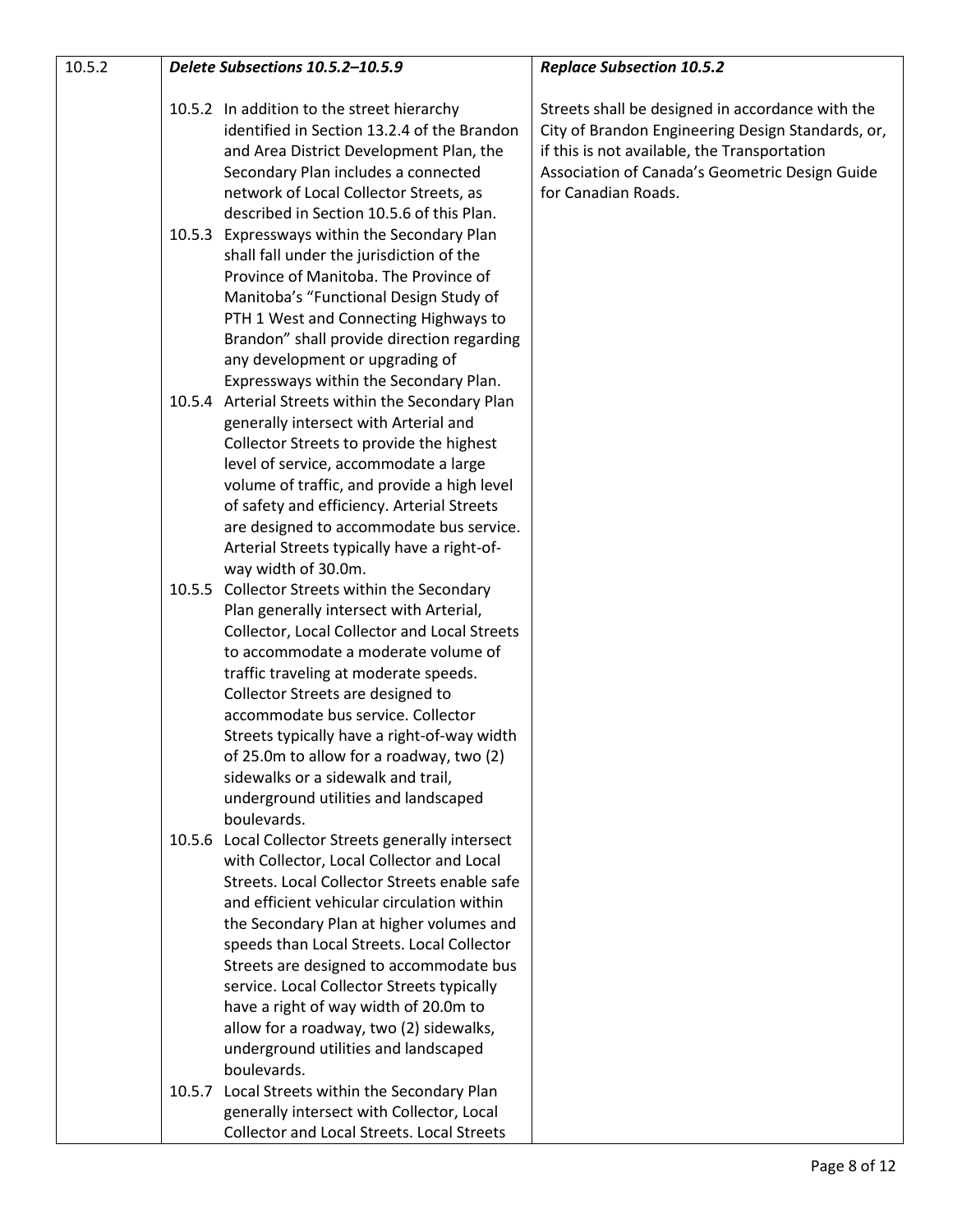|                | North Brandon Gateway Secondary Plan-List of Original Amendments (Change Comparison) |                                                                   |
|----------------|--------------------------------------------------------------------------------------|-------------------------------------------------------------------|
| <b>Section</b> | <b>Existing</b>                                                                      | <b>Proposed</b>                                                   |
|                | provide vehicular access to individual                                               |                                                                   |
|                | building lots and accommodate low                                                    |                                                                   |
|                | volumes of traffic traveling at low speeds.                                          |                                                                   |
|                | Local Streets typically have a right-of-way                                          |                                                                   |
|                | width of 20.0m to allow for a roadway,                                               |                                                                   |
|                | one (1) sidewalk, underground utilities and                                          |                                                                   |
|                | landscaped boulevards.                                                               |                                                                   |
|                | 10.5.8 Lanes within the Secondary Plan generally                                     |                                                                   |
|                | intersect with Local Streets to provide                                              |                                                                   |
|                | direct vehicular access to individual                                                |                                                                   |
|                | properties at locations where it is                                                  |                                                                   |
|                | inappropriate to provide access from a                                               |                                                                   |
|                | street. Lanes typically have a right-of-way-                                         |                                                                   |
|                | width of 6.0m.                                                                       |                                                                   |
|                | 10.5.9 Reduced Local Street right-of-way widths                                      |                                                                   |
|                | will be considered for residential areas in                                          |                                                                   |
|                | the Secondary Plan, at the discretion of                                             |                                                                   |
|                | the City of Brandon, at the subdivision                                              |                                                                   |
|                | application stage.                                                                   |                                                                   |
| 11.1.5         |                                                                                      |                                                                   |
|                | Development should promote an efficient, well-                                       | <b>Relocate under "Transportation" as Subsection</b><br>10.1.5    |
|                | connected and fully integrated transportation                                        |                                                                   |
|                | network.                                                                             |                                                                   |
| 11.1.6         | Development should provide effective interfaces.                                     | Delete, already addressed under Subsections 3.2,                  |
|                | The Secondary Plan will provide effective                                            | $3.3(a)$ , $3.4(a)$ , $3.7(c)$ , $4.1$ , $4.4$ , and $5.2$ of the |
|                | interfaces to ensure compatibility and an                                            | <b>Urban &amp; Landscape Design Standards</b>                     |
|                | appropriate level of connectivity between                                            |                                                                   |
|                | different land uses,<br>a)                                                           |                                                                   |
|                | private property and the public realm<br>b)                                          |                                                                   |
|                | (particularly the important transitional space                                       |                                                                   |
|                | between building walls and street rights-of-                                         |                                                                   |
|                | way), and                                                                            |                                                                   |
|                | development sites and adjacent unique<br>C).                                         |                                                                   |
|                | features, such as Provincial Highway rights-of-                                      |                                                                   |
|                | way.                                                                                 |                                                                   |
| 11.1.7         | Edge conditions should be identified and                                             | Delete, already addressed under Subsections 4.1,                  |
|                | addressed using building orientation, design,                                        | 4.4, and 5.2 of the Urban & Landscape Design                      |
|                | height, setbacks and siting to affect appropriate                                    | <b>Standards</b>                                                  |
|                | interfaces, as well as landscaping and/or buffers as                                 |                                                                   |
|                | a means of providing appropriate transitions to                                      |                                                                   |
|                | adjacent uses.                                                                       |                                                                   |
| 11.1.9         | Development should establish a connected,                                            | Delete, already addressed under Subsections 4.1,                  |
|                | integrated framework of greenspaces and                                              | 4.4, and 5.2 of the Urban & Landscape Design                      |
|                | recreational areas                                                                   | <b>Standards</b>                                                  |
| 11.1.12        | Crime Prevention through Environmental Design                                        | Delete, already addressed under Subsection 3.10                   |
|                | (CPTED) principles should be incorporated in the                                     | of the Urban & Landscape Design Standards                         |
|                | design of non-residential and multi-family                                           |                                                                   |
|                | residential developments                                                             |                                                                   |
| 11.1.14        | Development sites should be designed to provide                                      | Delete, already addressed under Subsection 3.8                    |
|                | protection from the wind in the winter and the                                       | of the Urban & Landscape Design Standards                         |
|                | sun in the summer.                                                                   |                                                                   |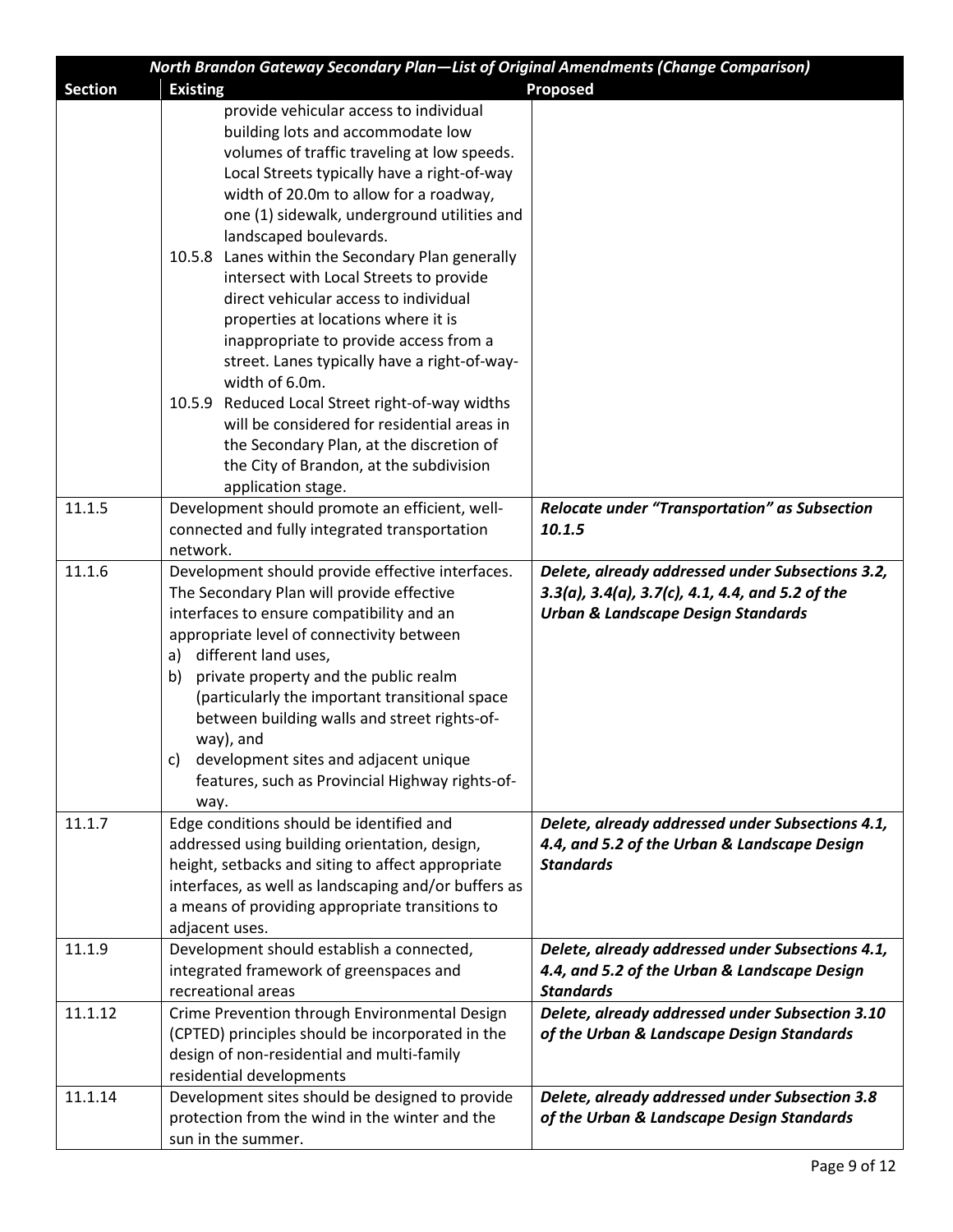| North Brandon Gateway Secondary Plan-List of Original Amendments (Change Comparison) |                                                                |                                                                                            |  |  |
|--------------------------------------------------------------------------------------|----------------------------------------------------------------|--------------------------------------------------------------------------------------------|--|--|
| <b>Section</b>                                                                       | <b>Proposed</b><br><b>Existing</b>                             |                                                                                            |  |  |
| 11.1.15                                                                              | The design of buildings to take advantage of shade             | Delete, already addressed under Subsection 3.8                                             |  |  |
|                                                                                      | in the summer and sunlight in the winter should                | of the Urban & Landscape Design Standards                                                  |  |  |
|                                                                                      | be considered.                                                 |                                                                                            |  |  |
| 11.1.16                                                                              | The design of utility facilities to blend with                 | Delete, utility facilities already exist, or will be                                       |  |  |
|                                                                                      | adjacent residential developments is encouraged.               | buffered by open spaces                                                                    |  |  |
| 11.1.18                                                                              | Public art should be encouraged on larger                      | Delete, already addressed under Subsection 3.13                                            |  |  |
|                                                                                      | development sites, including, but not limited to,              | of the Urban & Landscape Design Standards                                                  |  |  |
|                                                                                      | greenspaces, apartment building sites and bare                 |                                                                                            |  |  |
|                                                                                      | land condominium developments.                                 |                                                                                            |  |  |
| 11.1.19                                                                              | Varieties of plants should be used to prevent mass             | Delete, already addressed under Subsections                                                |  |  |
|                                                                                      | blight of plants in the Secondary Plan area.                   | 5.1(g) and 5.6(a) of the Urban & Landscape                                                 |  |  |
|                                                                                      | Wherever possible, native species of grass and                 | <b>Design Standards</b>                                                                    |  |  |
|                                                                                      | trees should be considered.                                    |                                                                                            |  |  |
| 11.1.20                                                                              | In order to promote a proactive risk management                | Delete due to wording being too vague                                                      |  |  |
|                                                                                      | culture, new development should take into                      |                                                                                            |  |  |
|                                                                                      | consideration of resilient design, safer                       | <b>Consider finding appropriate alternative wording</b>                                    |  |  |
|                                                                                      | construction and strengthening of non-engineered<br>buildings. | that can be practically applied across the City,<br>such as in a new City Development Plan |  |  |
| 11.1.21                                                                              | In order to reduce the consumption of raw energy               | Delete due to initiative no longer being pursued                                           |  |  |
|                                                                                      | and natural resources, new developments should                 |                                                                                            |  |  |
|                                                                                      | take into consideration of Green Building design               |                                                                                            |  |  |
|                                                                                      | principles.                                                    |                                                                                            |  |  |
| 12.2.3                                                                               | Developers shall be responsible for a                          | Developers shall be responsible for funding a                                              |  |  |
|                                                                                      | proportionate share of off-site improvements,                  | proportionate share of off-site improvements,                                              |  |  |
|                                                                                      | including but not limited to arterial streets,                 | including but not limited to transportation,                                               |  |  |
|                                                                                      | intersections, and wastewater and drainage                     | wastewater, water and drainage required to                                                 |  |  |
|                                                                                      | upgrades                                                       | service the full buildout of the Secondary Plan                                            |  |  |
|                                                                                      |                                                                | area.                                                                                      |  |  |
| 12.2.6                                                                               | None—new                                                       | Where developers construct oversized                                                       |  |  |
|                                                                                      |                                                                | infrastructure as per Section 9.1.5 of this                                                |  |  |
|                                                                                      |                                                                | Secondary Plan, they shall be reimbursed for the                                           |  |  |
|                                                                                      |                                                                | additional costs incurred in accordance with the                                           |  |  |
|                                                                                      |                                                                | <b>Council-approved Development Agreement</b>                                              |  |  |
|                                                                                      |                                                                | Parameter for oversized services and developer                                             |  |  |
|                                                                                      |                                                                | reimbursement.                                                                             |  |  |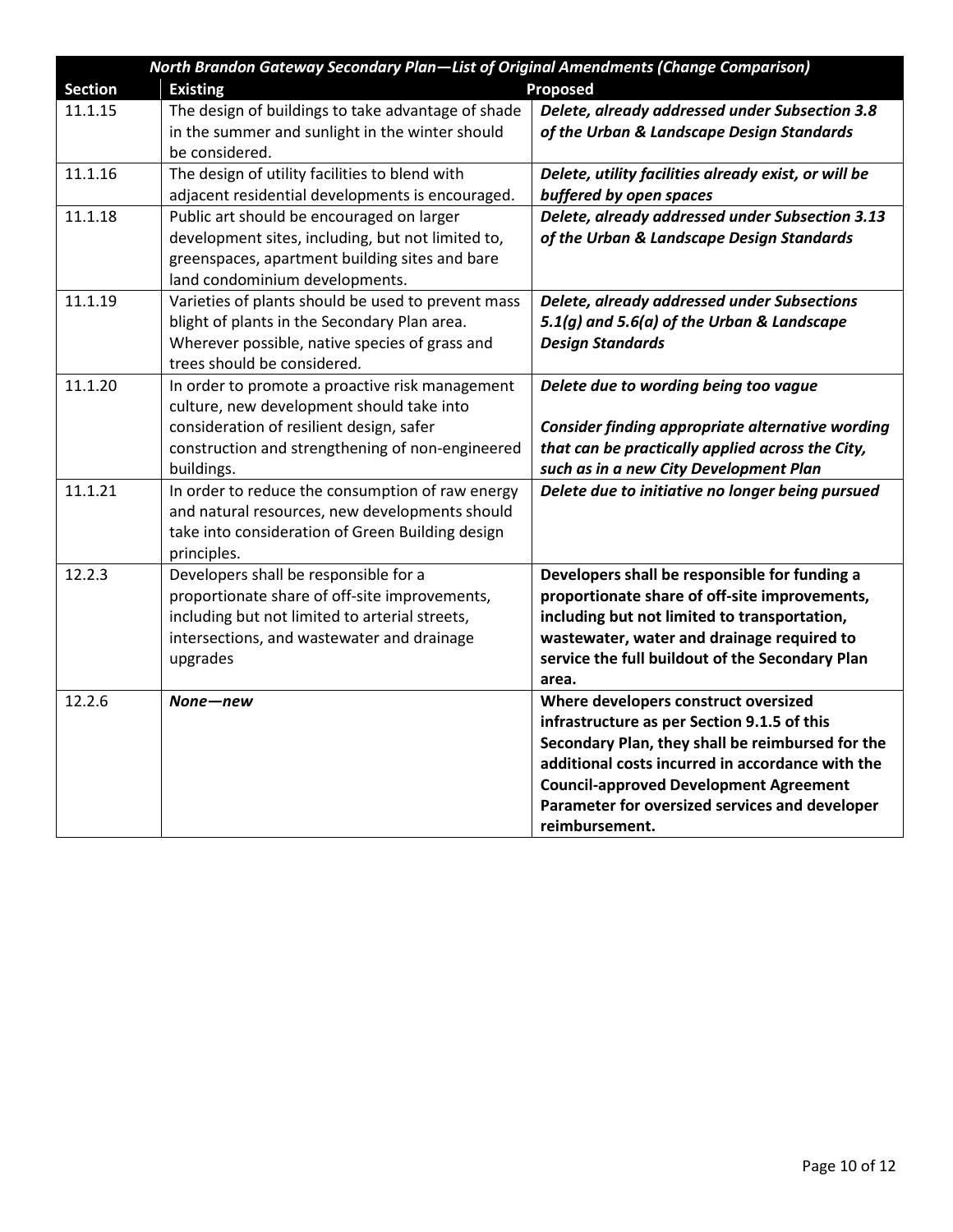|                | North Brandon Gateway Secondary Plan-List of Original Amendments (Change Comparison) |                                                      |  |  |
|----------------|--------------------------------------------------------------------------------------|------------------------------------------------------|--|--|
| <b>Section</b> | <b>Existing</b>                                                                      | <b>Proposed</b>                                      |  |  |
| 12.3.5         | A Neighbourhood Plan shall be prepared by the                                        | Renumber to 12.3.6 due to current numbering          |  |  |
|                | proponent in consultation with a qualified                                           | duplication of Section 12.3.4.                       |  |  |
|                | planning consultant, and at a minimum should                                         |                                                      |  |  |
|                | address the following:                                                               | A neighbourhood plan shall be prepared by the        |  |  |
|                | a) Detailed site assessment of all features that                                     | proponent in consultation with a registered          |  |  |
|                | affect development including, but not limited                                        | professional planning consultant (RPP), and at a     |  |  |
|                | to, topography, utility and street rights-of-way,                                    | minimum should address the following:                |  |  |
|                | environmental considerations, and existing                                           | Detailed site assessment of all features that<br>a)  |  |  |
|                | development;                                                                         | affect development including, but not limited        |  |  |
|                | Information detailing the consultative process<br>b)                                 | to, topography, utility and street rights-of-way,    |  |  |
|                | utilized when preparing the Neighbourhood                                            | environmental considerations, and existing           |  |  |
|                | Plan;                                                                                | development;                                         |  |  |
|                | Information detailing how the Neighbourhood<br>c)                                    | Information detailing the consultative process<br>b) |  |  |
|                | Plan implements the Development Plan &                                               | utilized when preparing the neighbourhood            |  |  |
|                | Secondary Plan;                                                                      | plan;                                                |  |  |
|                | Projections for population, net density,<br>d)                                       | Information detailing how the neighbourhood<br>c)    |  |  |
|                | employment, and dwelling units (by type);                                            | plan implements the BAPD Development Plan            |  |  |
|                | Layout of future roadways, pedestrian<br>e)                                          | and this Secondary Plan;                             |  |  |
|                | connections, and transit routes/stops;                                               | Projections for population, net density,<br>d)       |  |  |
|                | Land use concept, identifying proposed zones<br>f)                                   | employment, and dwelling units (by type);            |  |  |
|                | within Neighbourhood Plan area, including the                                        | Layout of future roadways, pedestrian<br>e)          |  |  |
|                | provision of public and school reserve lands;                                        | connections, and transit routes/stops;               |  |  |
|                | Design of infrastructure networks, including<br>g)                                   | Land use concept, identifying proposed zones<br>f)   |  |  |
|                | water supply, wastewater and land drainage;                                          | within neighbourhood plan area, including the        |  |  |
|                | Conceptual design of all public reserve areas;<br>h)                                 | provision of public reserve and school lands;        |  |  |
|                | Conceptual layout of building lots, with lot<br>i)                                   | Design of infrastructure networks, including<br>g)   |  |  |
|                | sizes;                                                                               | water supply, wastewater, and land drainage;         |  |  |
|                | Traffic impact assessment;<br>j)                                                     | Conceptual design of all public reserve areas;<br>h) |  |  |
|                | Building design considerations such as the<br>$\mathsf{k}$                           | Conceptual layout of building lots, with lot<br>i)   |  |  |
|                | variety of unit types and styles, building                                           | sizes;                                               |  |  |
|                | materials and unit orientation;                                                      | Traffic impact assessment;<br>j)                     |  |  |
|                | Impact and cost analysis of the proposed<br>$\vert$                                  | k) Building design considerations such as the        |  |  |
|                | development on existing infrastructure and                                           | variety of unit types and styles, building           |  |  |
|                | soft services, and how these impacts have                                            | materials, and unit orientation;                     |  |  |
|                | been considered and addressed. This includes                                         | Impact and cost analysis of the proposed<br>$\vert$  |  |  |
|                | all off-site infrastructure upgrades resulting                                       | development on existing infrastructure and           |  |  |
|                | from the development; and                                                            | soft services, and how these impacts have            |  |  |
|                | m) Phasing of development.                                                           | been considered and addressed. This includes         |  |  |
|                |                                                                                      | all off-site infrastructure upgrades resulting       |  |  |
|                |                                                                                      | from the development; and                            |  |  |
|                |                                                                                      | m) Phasing of development.                           |  |  |
| 12.5.3         | None-new                                                                             | The City reserves the right to request new or        |  |  |
|                |                                                                                      | updated information to support the                   |  |  |
|                |                                                                                      | neighbourhood plan to demonstrate compliance         |  |  |
|                |                                                                                      | with Section 12.3.5 of this Secondary Plan at the    |  |  |
|                |                                                                                      | time of subdivision application.                     |  |  |